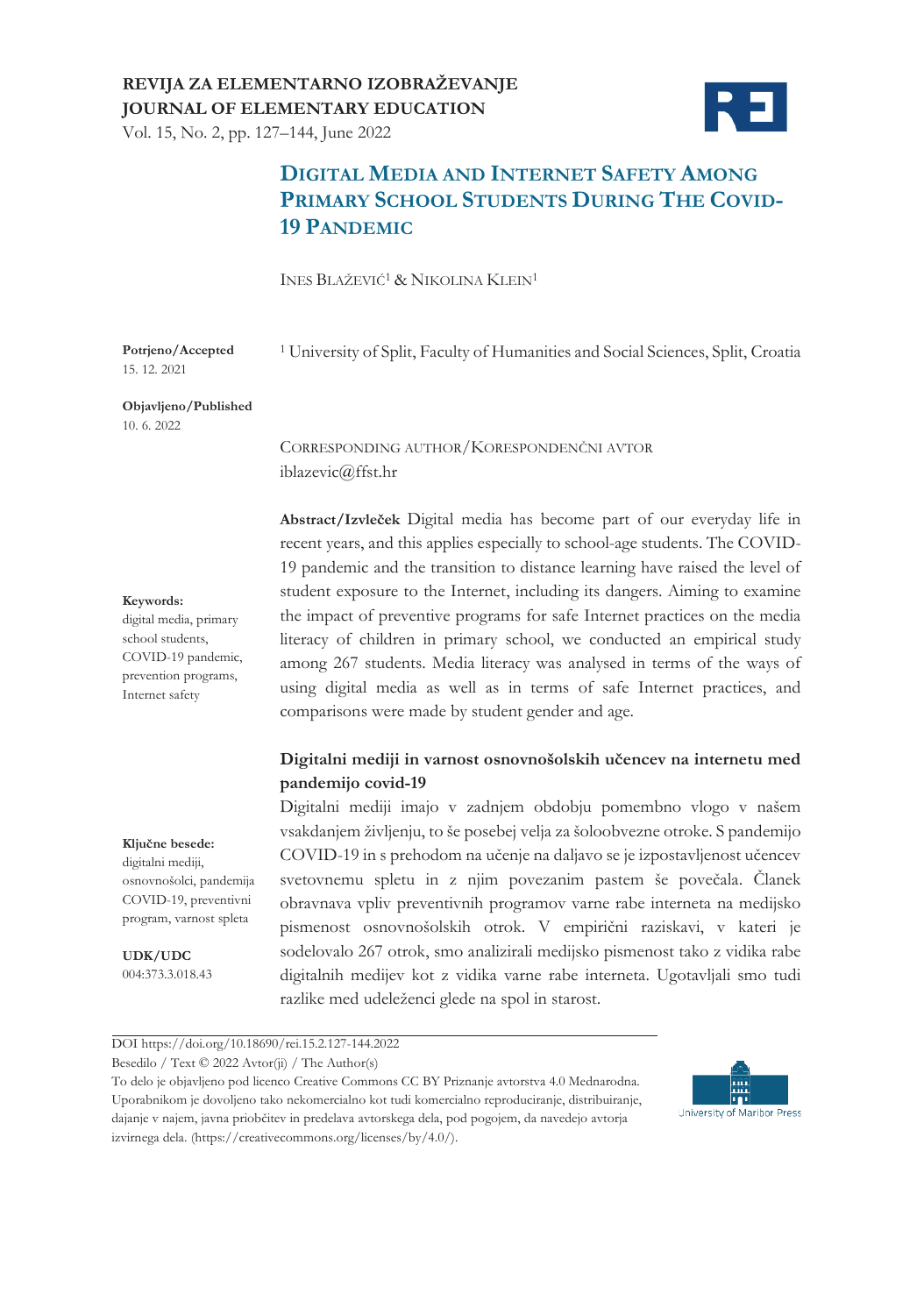### **Introduction**

Today's generation of students encounter media much earlier than previous generations, and the impact of the media on student development is strengthening increasingly. The Internet, and social networks especially, have become a new form of socialization, while students often remain unaware of the dangers of virtual environments such as fake news, fake profiles, inappropriate content, offensive comments, hate groups, and other forms of electronic violence. To educate students about the importance of safe Internet practices, it is necessary to make them media literate from an early age, which means developing a critical approach to media content. Parents, the educational system, and the wider social environment play a key role in the development of media literacy.

The outbreak of the COVID-19 pandemic increased the exposure to digital media among students because of the rapid implementation of distance learning at all levels of education. Such an organization of teaching in the given conditions was the best possible way to ensure the right to education (Batarelo Kokić, 2020, 20). Although the results of previous research have shown that teaching in an online environment strongly motivates students to learn, similarly to modern teaching that uses active methods of learning and student work in the classroom (Bulić and Blažević, 2020, 85), attention had to be paid to other activities that students could carry out online outside of school duties. In this sense, the role of teachers was extremely important because they had to be able to properly design lessons and distribute the amount of computer materials (Brumen et al., 2017), but also to identify safe Internet practices. This is crucial, knowing that students like to use computers, the World Wide Web, and interactive whiteboards in the classroom, and they enjoy being in a virtual learning environment, since all these present a more interesting way to gain knowledge using visual and audio information (Bratina, 2012).

The attractiveness of the media is easy to explain because they occurred in society along with our need for communication, and they are most often defined as a means of communication or transmission of news and as a mediator of message transmission from sender to recipient (Jurčić, 2017). Children are consciously exposed to the media; they read newspapers and magazines, listen to music, watch television, are active users of mass media and consume them to meet their needs for information, entertainment, and development of social relations (Labaš and Marinčić, 2018), wherein new media and social networks play the key role.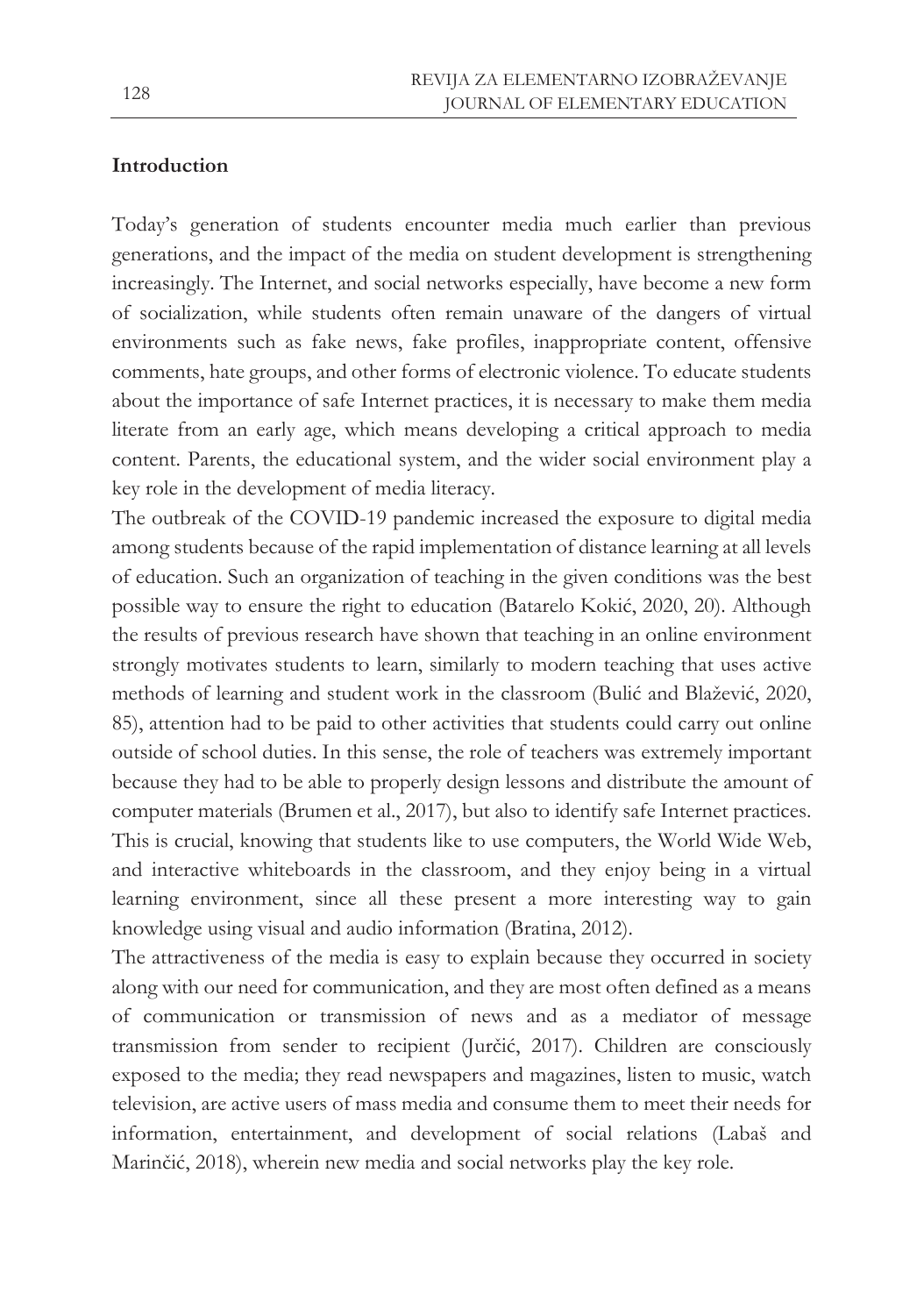New media include the computer, the Internet, and websites, which are characterized by an unlimited number of communication channels, varied content and great accessibility (Ilišin, Marinović Bobinac and Radin, 2001). The key features of new media are digitality, multimediality, interactivity and hypertextuality (Car, 2009: 94, as cited in Diklić, Nakić and Šošić, 2019: 182). Media that offer entertaining and manipulative content most often gain a younger audience, and by creating such content they negatively affect children in their daily lives, for example, by advertising and spreading consumerism, tabloidization and sensationalism, as well as by showing violence and child pornography (Labaš and Marinčić, 2018). In the past, television used to be the most influential medium, but its influence has been declining over the years, while the influence of new media is growing. This is shown by the results of research by Ilišin et al. (2001) and Ciboci (2018) showing that in 2001, 60% of students read the press for children and young adults, and more than 90% of students watched television every day, while as many as 50% of respondents did not use a computer, and of those who did use one, only 11% often surfed the Internet. On the other hand, the results of the Ciboci (2018) survey show that only 17% of students read newspapers every day, more than 70% watched television, and more than 70% of respondents surfed the Internet. These results support the fact that today's children and young adults grow up in a world of television, computers, Internet, and mobile phones. The role of such media in socialization should not be overlooked, because watching and imitating models, such as television and film characters, can often make younger generations acquire certain negative behaviours as well as many positive behaviours on different occasions. For example, exposure to violence in resolving peer conflicts in the media can lead to the creation of scenarios that children apply when placed in conflict situations themselves (Kuterovac Jagodić, Štulhofer and Lebedina Manzoni, 2016). On the other hand, thanks to media, children also adopt prosocial behaviours, such as helping others, empathy, altruism, respect for diversity and tolerance (Kuterovac Jagodić et al., 2016). Moreover, the influence of media content is affected by regulations on the use of technology. The data from research on the use of mobile devices by primary school students in the Republic of Croatia indicate a significant negative correlation between the perception of primary school students about the level of parental mediation in the use of digital technology and self-assessed dependence on mobile devices (Dropulić and Batarelo Kokić, 2021). March (2006, as cited in Matijević and Topolovčan, 2017) explains the abbreviation *www* as whatever, whenever, wherever.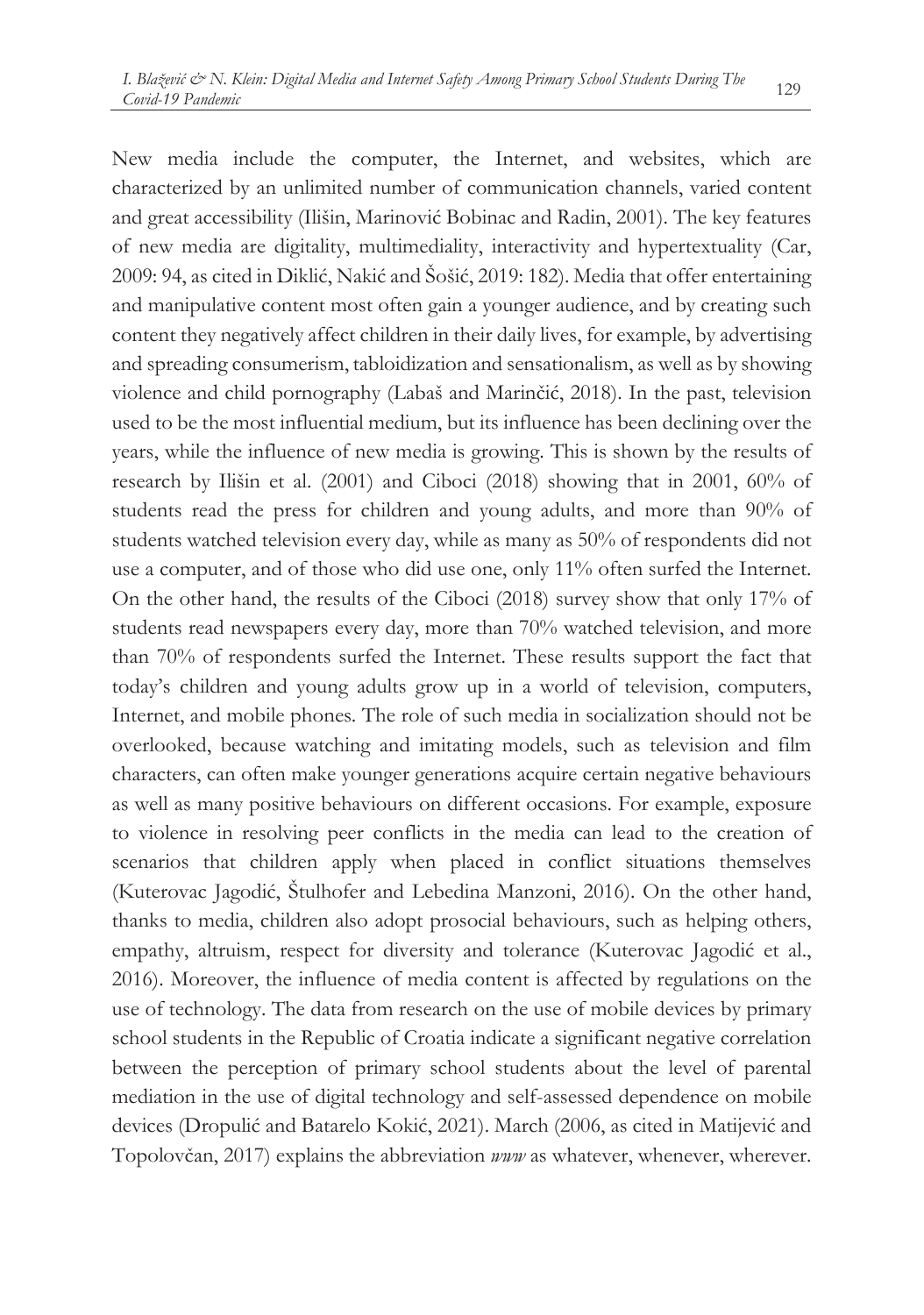Access anytime and anywhere to varied content and a large amount of information along with the ability to connect are the primary features of the Internet that attract many users. The popularity of the Internet is evidenced by the fact that there are more than four billion users in the world, according to data collected before June 30, 2020 (Internet World Stats, 2020), and more than 90% of children have Internet access (Ciboci, Kanižaj, Labaš and Osmančević, 2018; Ciboci, Ćosić Pregrad, Kanižaj, Potočnik and Vinković, 2020). The use of the Internet enables active, creative, and independent learning, and children and young adults can find a great deal of educational material and additional materials for school on the Internet (Ciboci et al., 2018). Children access the Internet every day, most often at home, via mobile phones. Since many children have mobile Internet, they can access the Internet anywhere (Muratbegović and Vujović, 2016; Ciboci et al., 2020). Although there are multiple possibilities for using the Internet, children mostly use social networks (Muratbegović and Vujović, 2016, Ciboci, 2018; Džambo and Zuko, 2019; Ciboci et al., 2020). Social networks are defined as "web-based services that allow individuals to (1) construct a public or semi-public profile within a bounded system, (2) articulate a list of other users with whom they share a connection, and (3) view and traverse their list of connections and those made by others within the system" (Boyd and Ellison, 2008: 211, as cited in Kušić, 2010: 104). Social networks have become the most popular global communication phenomenon because of their universal means of communication and grouping people by common interests (Grbavac and Grbavac, 2014). The most commonly used social networks for children are *Facebook*, *Instagram* and *YouTube*, as well as the messaging applications *WhatsApp* and *Viber* (Muratbegović and Vujović, 2016; Džambo and Zuko, 2019; Ciboci et al., 2020). Children mainly use social networks for messaging with friends, watching photos and videos, playing games, meeting new friends, searching for information, creating groups and participating in them, but they also post their status and photographs (Kušić, 2010; Diklić et al., 2019). However, unlimited accessibility, access to a variety of content and information, and the use of social networks bring with them certain dangers. Children may encounter information that is unverified and of poor quality, information that could negatively affect children's development, such as pornographic and violent content, intellectual property theft, child pornography, hate speech, and electronic violence (Ciboci et al., 2018). In addition to e-violence, the impact on mental health and addiction to the Internet and social networks are serious dangers posed by the Internet and social networks.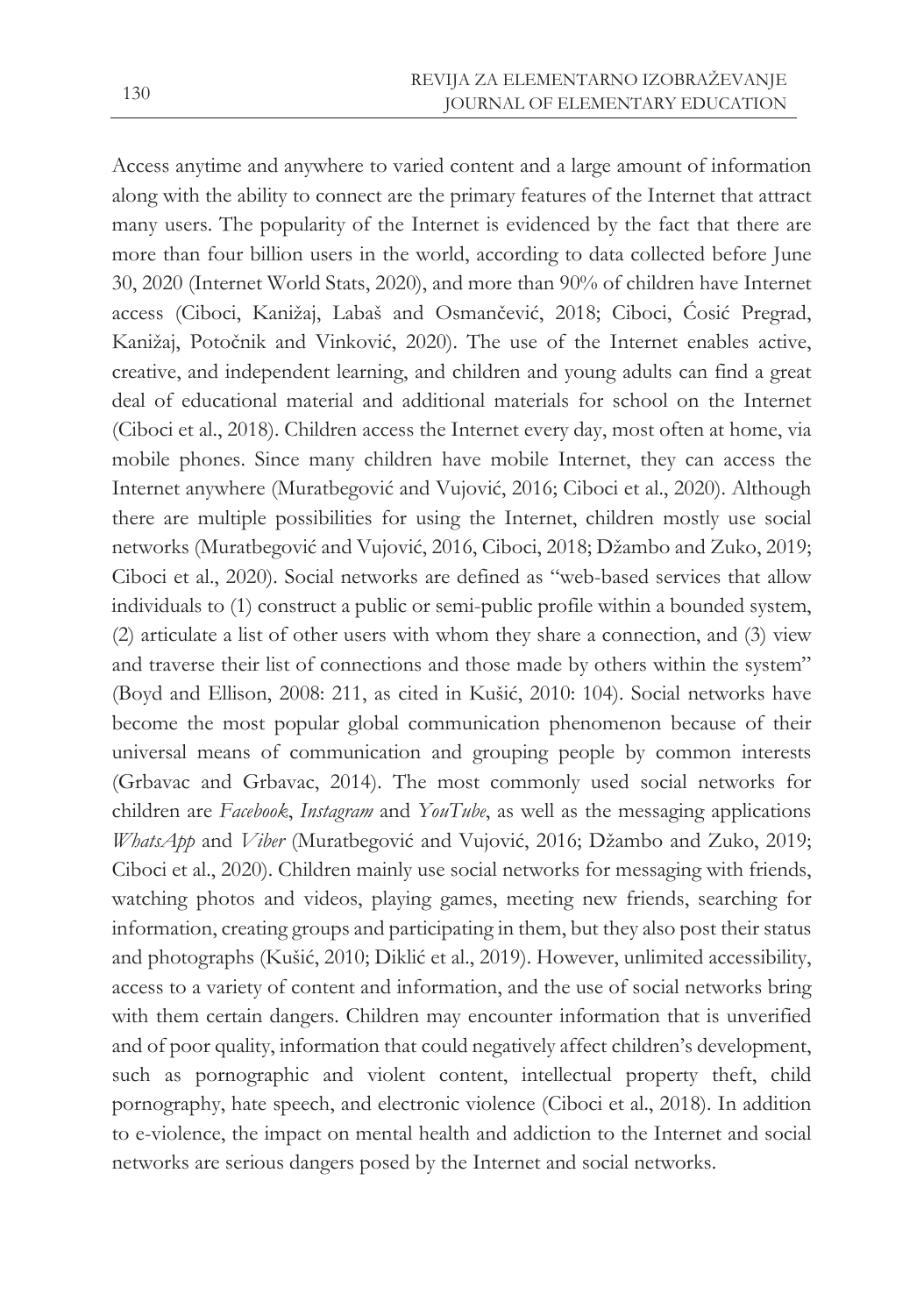All the above speaks in favour of the need for early development of media literacy, which is, among other things, aimed at promoting Internet safety. Media literacy is defined as "the ability to access, analyze, evaluate, and create media messages in a variety of forms" (AEM, 2020). Thoman and Jolls (2005: 190) add that media literacy develops an understanding of the role of media in society. Its goal is not to protect children from unsolicited messages, but to help them become competent, critical, and literate in all forms of media, so that they can independently interpret what they hear and see, rather than having the interpretation imposed on them. Media literacy also includes the ability to create content, interpret content on social networks, seek information, develop a critical attitude toward social networks, and the ability to communicate with others using various social networks (Vanwynsberghe, 2014). Social media literacy is defined as "a set of technical, cognitive and emotional competencies needed to use social media to seek information, communicate, create content, avoid problems and solve problems, both in a professional and social context" (Vanwynsberghe, 2014: 238).

Parents have an important role in developing media literacy, as well as the educational system with its prevention programs that are mainly related to the prevention of Internet addiction and electronic violence, but also include topics such as online practices and Internet safety related to privacy, harassment, inappropriate content, the development of critical use of the media, resisting undesirable influences and taking one's own position. Homeroom teachers and professional associates implement such programs, often in cooperation with the local community, i.e., with the police. Workshops and lectures are organized, and these are not intended for students only, but parents can take part in them as well. These characteristics are extracted from short descriptions of school prevention programs related to media literacy (Programs, 2020). On the other hand, as Tomljenović (2018) states, civil society organizations have a greater role in promoting media literacy, including the Association for Communication and Media Culture with their project "Children of the Media" and their participation in the EU Kids Online survey, as well as the Agency for Electronic Media with their projects "Portal medijskapismenost.hr" and "Media Literacy Days". All these projects aim to promote media literacy and systematic education on media and media content (Tomljenović, 2018).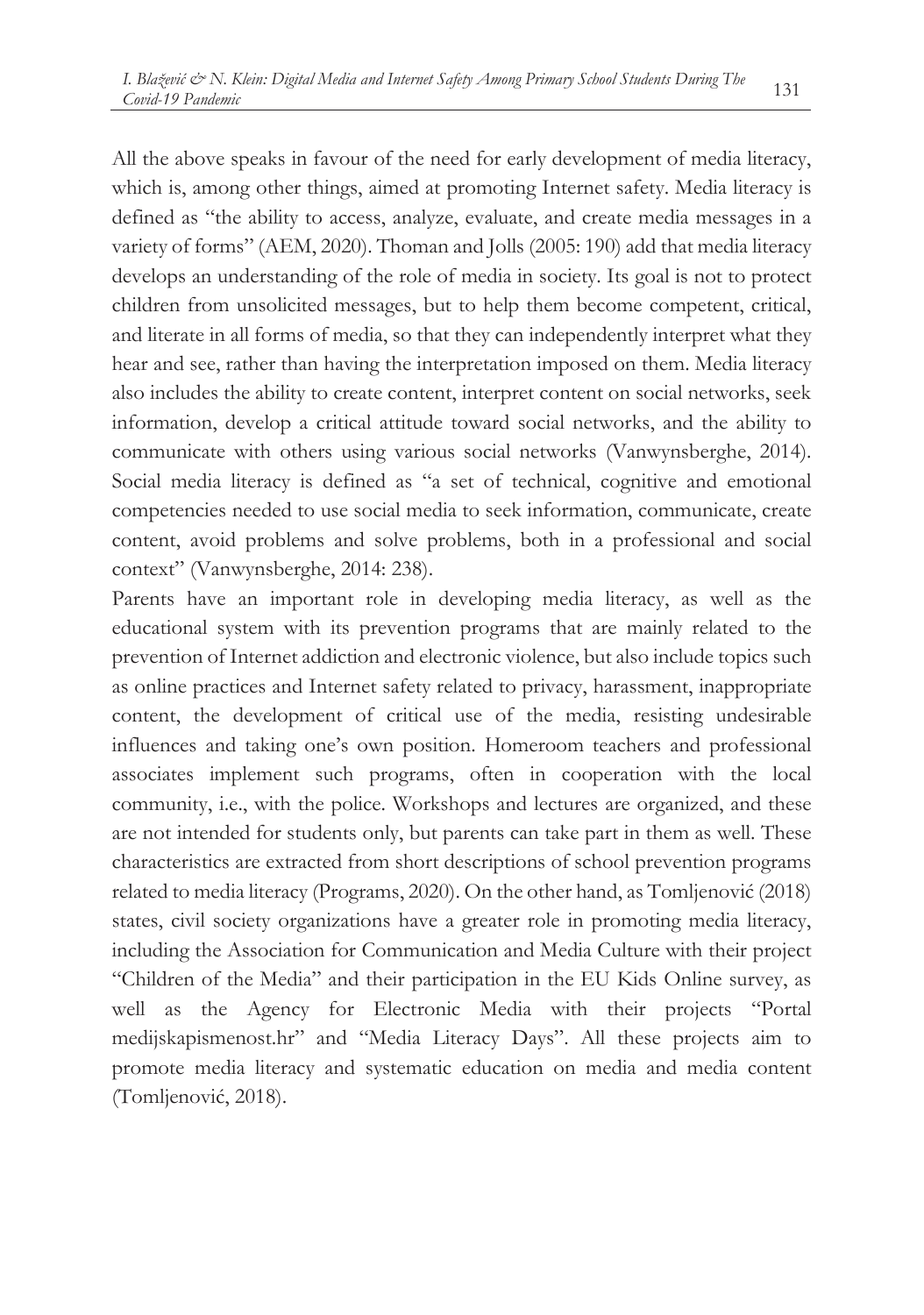# **Methodology**

### *Research Objective and Hypotheses*

The aim of this empirical study is to examine the impact of programs for preventive safe Internet practices on the development of media literacy among primary school students. We analysed media literacy with regard to the ways of using digital media and safe Internet practices. The differences in media literacy of primary school children by gender and age were examined. The following hypotheses were set:

H1: There is no statistically significant difference in the ways of using digital media by student gender.

H2: There is no statistically significant difference in the ways of using digital media by age.

H3: There is no statistically significant difference in safe Internet practices by gender. H4: There is no statistically significant difference in safe Internet practices by age.

H5: There is no correlation between the Digital Media Usage Scale and the Internet Safety Scale.

### *Research Instrument, Sample and Course, and Data Analysis*

For the purposes of the research, we constructed a three-part questionnaire. At the beginning, the questionnaire explained to respondents the purpose of the study; they were also guaranteed anonymity, voluntariness, and the possibility to withdraw at any time. The questionnaire also included parental consent for the participation of underage respondents. The first part of the questionnaire related to sociodemographic characteristics: gender and age. The second part of the questionnaire included the *Digital Media Usage Scale*, with twenty-nine items, where respondents assessed the extent to which each individual item applied to them, using a 1–5-point scale, where 1 meant "It does not apply to me at all", and 5 meant "It applies to me completely". The third part of the questionnaire was the *Internet Safety Scale*, with fifteen items related to the dangers of the Internet, where students used a 1–5-point scale to assess the extent to which a particular item applied to them, just as in the previous scale.

The empirical research was conducted in June 2020 using Google Forms. The sample included 267 students in grades 5 to 8 of primary school.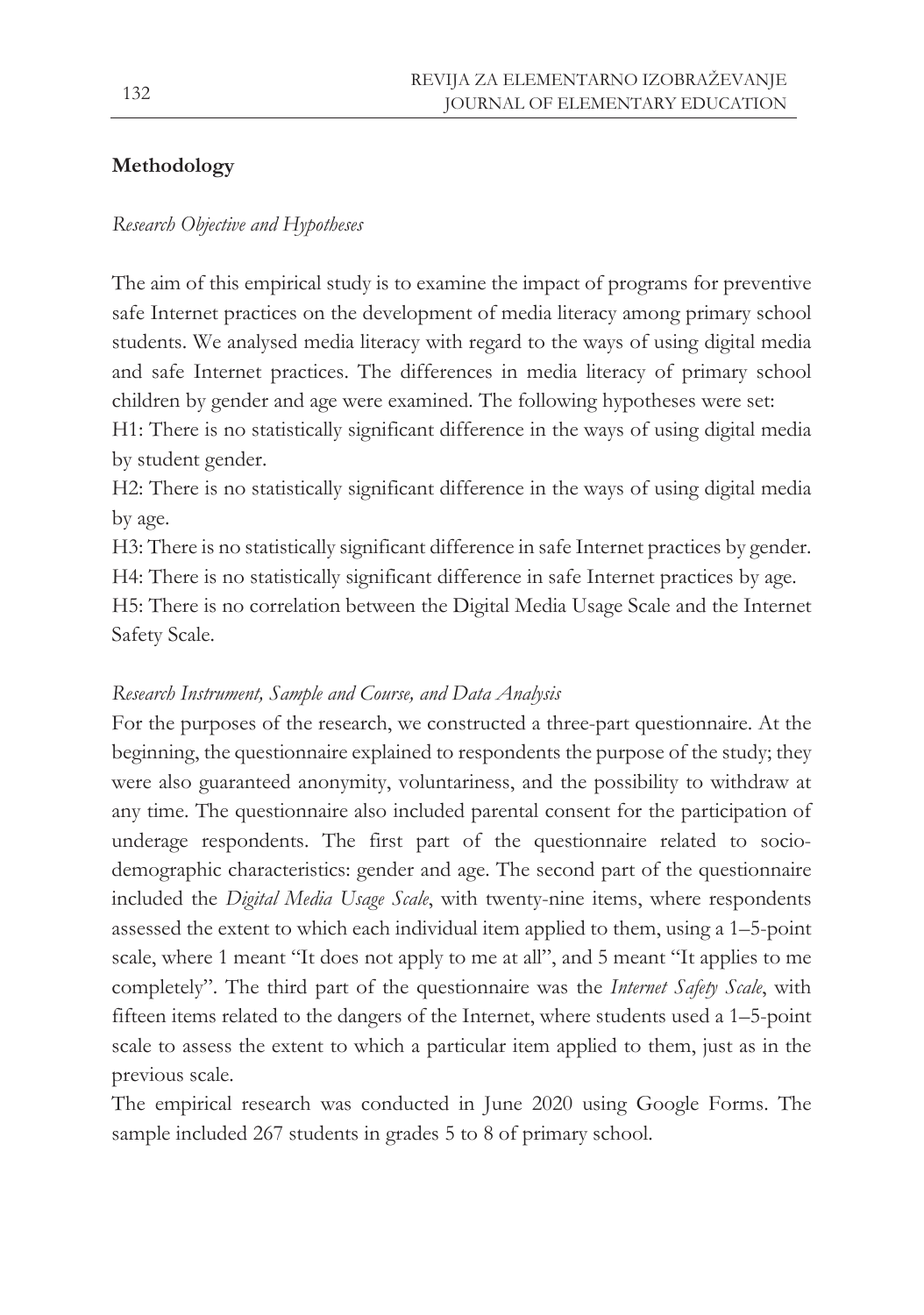Table 1 shows the socio-demographic structure of the respondents and shows that the sample consisted of more girls (65.2%) than boys (34.8%). Sixth graders were predominant (33.7%), while the fewest were the eighth graders (16.5%).

In the data analysis, descriptive analysis was used including frequencies, percentages, and mean values (median and interquartile range). We tested the hypotheses by inferential statistics including factor analysis, the Kruskal-Wallis and Mann-Whitney U-test, and Spearman's correlation coefficient. The normality of distribution of factors obtained was tested by the Kolmogorov-Smirnov and Shapiro-Wilk test. The results are presented in tables and graphs with accompanying textual explanations.

| <b>GENDER</b> |       | f   | $\frac{0}{0}$ |
|---------------|-------|-----|---------------|
| female        |       | 174 | 65.2          |
| male          |       | 93  | 34.8          |
|               | Total | 267 | 100.0         |
| AGE           |       | f   | $\frac{0}{0}$ |
| Grade 5       |       | 58  | 21.7          |
| Grade 6       |       | 90  | 33.7          |
| Grade 7       |       | 75  | 28.1          |
| Grade 8       |       | 44  | 16.5          |
|               | Total | 267 | 100.0         |

Table 1: Socio-demographic structure of the respondents

## **Results and interpretation**

Table 2 shows the results on the *Digital Media Usage Scale*. The results of the Kaiser-Meyer-Olkin and Bartlett tests proved to be significant for the scale, and the value of the KMO test was 0.834. Using the principal components method, two factors were extracted, which after normalized Varimax rotation explain 39.93% of the variance. Using factor analysis, two factors were formed:  $F1 - Social Networks$ (Cronbach's Alpha  $= 0.897$ ) and  $F2 -$  Applications for Everyday Life (Cronbach's Alpha  $= 0.763$ ). The consistency measures shown here indicate a good internal consistency of the factors.

The results show that students mostly use digital media as participants in social networks, but also for everyday life. In addition to using social networks, students use the Internet to search for movies, series, and music, as shown in research by Kunić et al. (2017).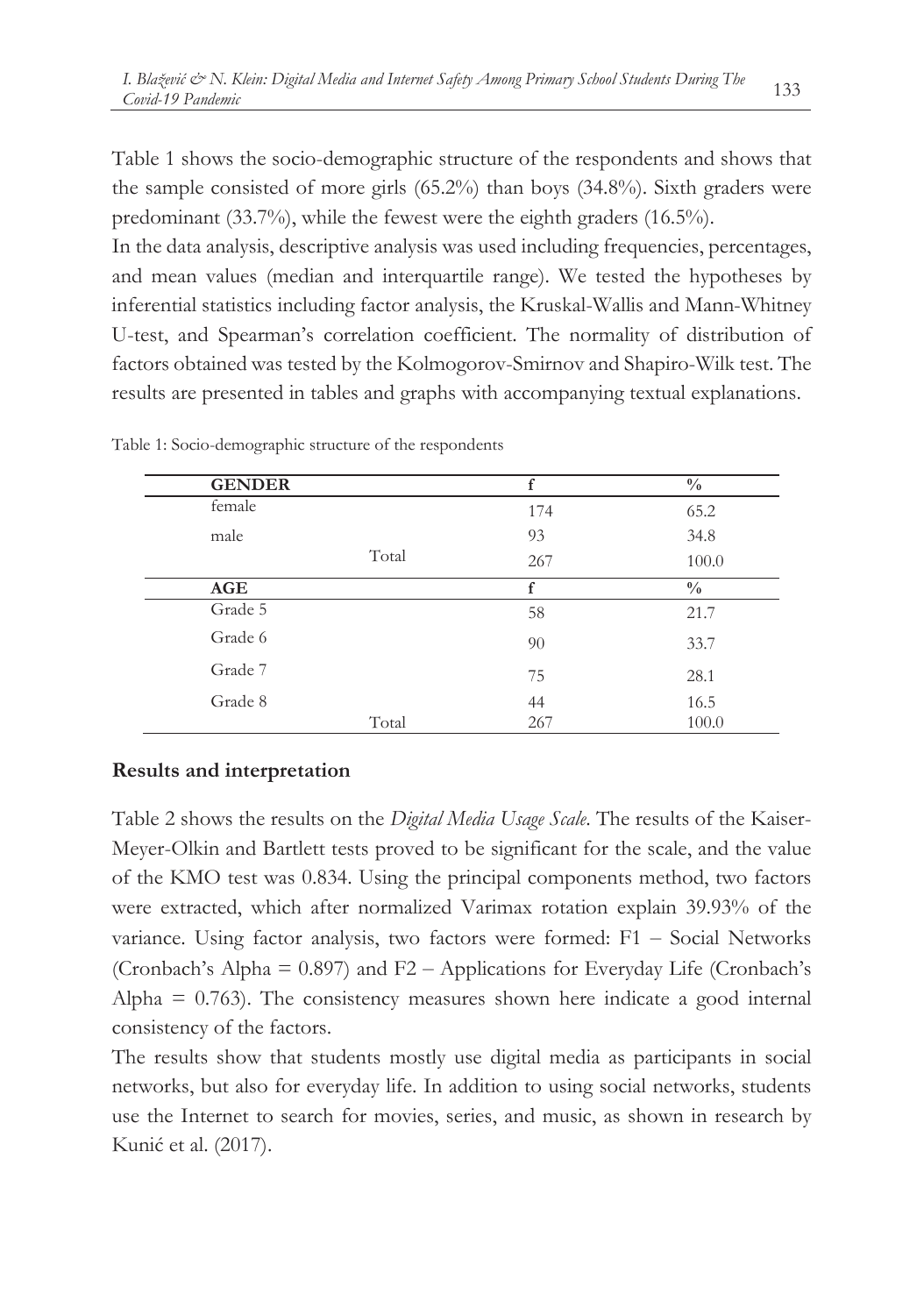Table 2: Digital Media Usage Scale

|                                                | М    | $\mathbf{1}$ | <b>SD</b> | $\overline{2}$ | Cronbach's<br>Alpha |
|------------------------------------------------|------|--------------|-----------|----------------|---------------------|
| F1: Social Networks                            |      |              |           |                | 0.897               |
| 11. I exchange messages with                   |      |              |           |                |                     |
| strangers on a social network                  | 1.45 | 0.751        | 1.083     |                |                     |
| where I created a profile.                     |      |              |           |                |                     |
| 10. I accept friend requests from              |      |              |           |                |                     |
| people I don't know on the                     |      |              |           |                |                     |
| social network where I created a               | 1.73 | 0.717        | 1.322     |                |                     |
| profile.                                       |      |              |           |                |                     |
| 20. I give my mobile phone                     | 1.24 |              |           |                |                     |
| number to strangers.                           |      | 0.706        | .816      |                |                     |
| 7. I have my own YouTube                       | 1.67 | 0.708        | 1.410     |                |                     |
| channel.                                       |      |              |           |                |                     |
| 18. I post photos on a social                  | 1.53 | 0.694        | 1.087     |                |                     |
| network every day.                             |      |              |           |                |                     |
| 16. The number of likes my posts               | 1.64 | 0.690        | 1.163     |                |                     |
| gain is important to me.                       |      |              |           |                |                     |
| 12. I have a fake social media                 | 1.53 | 0.661        | 1.196     |                |                     |
| profile.                                       |      |              |           |                |                     |
| 8. I post videos on YouTube.                   | 1.44 | 0.651        | 1.147     |                |                     |
| 15. I post on a social network                 | 1.83 | 0.621        | 1.250     |                |                     |
| every day.                                     |      |              |           |                |                     |
| 9. I have more than 100 friends                |      |              |           |                |                     |
| on each social network where I                 | 2.16 | 0.604        | 1.615     |                |                     |
| have created a profile.                        |      |              |           |                |                     |
| 19. I post stories on a social                 | 1.93 | 0.575        | 1.396     | 0.336          |                     |
| network every day.                             |      |              |           |                |                     |
| 6. I watch inappropriate content               | 1.35 | 0.578        | 0.898     |                |                     |
| on YouTube.                                    |      |              |           |                |                     |
| 24. I take screenshots of other                |      |              |           |                |                     |
| people's posts every day and                   | 2.13 | 0.552        | 1.481     | 0.336          |                     |
| send them to my friends.                       |      |              |           |                |                     |
| 29. During my classes I check                  | 1.91 | 0.528        | 1.348     |                |                     |
| social networks.                               |      |              |           |                |                     |
| 25. I share photos and posts of                | 2.09 | 0.488        | 1.387     | 0.344          |                     |
| other people every day.                        |      |              |           |                |                     |
| 17. I follow strangers on a social<br>network. | 2.18 | 0.477        | 1.525     | 0.347          |                     |
| 14. I am the administrator of a                |      |              |           |                |                     |
| page/group on a social network.                | 2.08 | 0.470        | 1.610     |                |                     |
| F2: Applications for Everyday                  |      |              |           |                | 0.623               |
| Life                                           |      |              |           |                |                     |
| 21. I am a member of a group on                |      |              |           |                |                     |
| WhatsApp.                                      | 4.27 |              | 1.345     | 0.780          |                     |
| 22. I am a member of a class                   |      |              |           |                |                     |
| group on WhatsApp.                             | 4.42 |              | 1.234     | 0.736          |                     |
| 23. I share school materials with              |      |              |           |                |                     |
| my friends on WhatsApp.                        | 4.00 |              | 1.395     | 0.648          |                     |
| 2. I browse the Internet for                   |      |              |           |                |                     |
| movies, series, and music.                     | 3.91 | 0.318        | 1.330     | 0.600          |                     |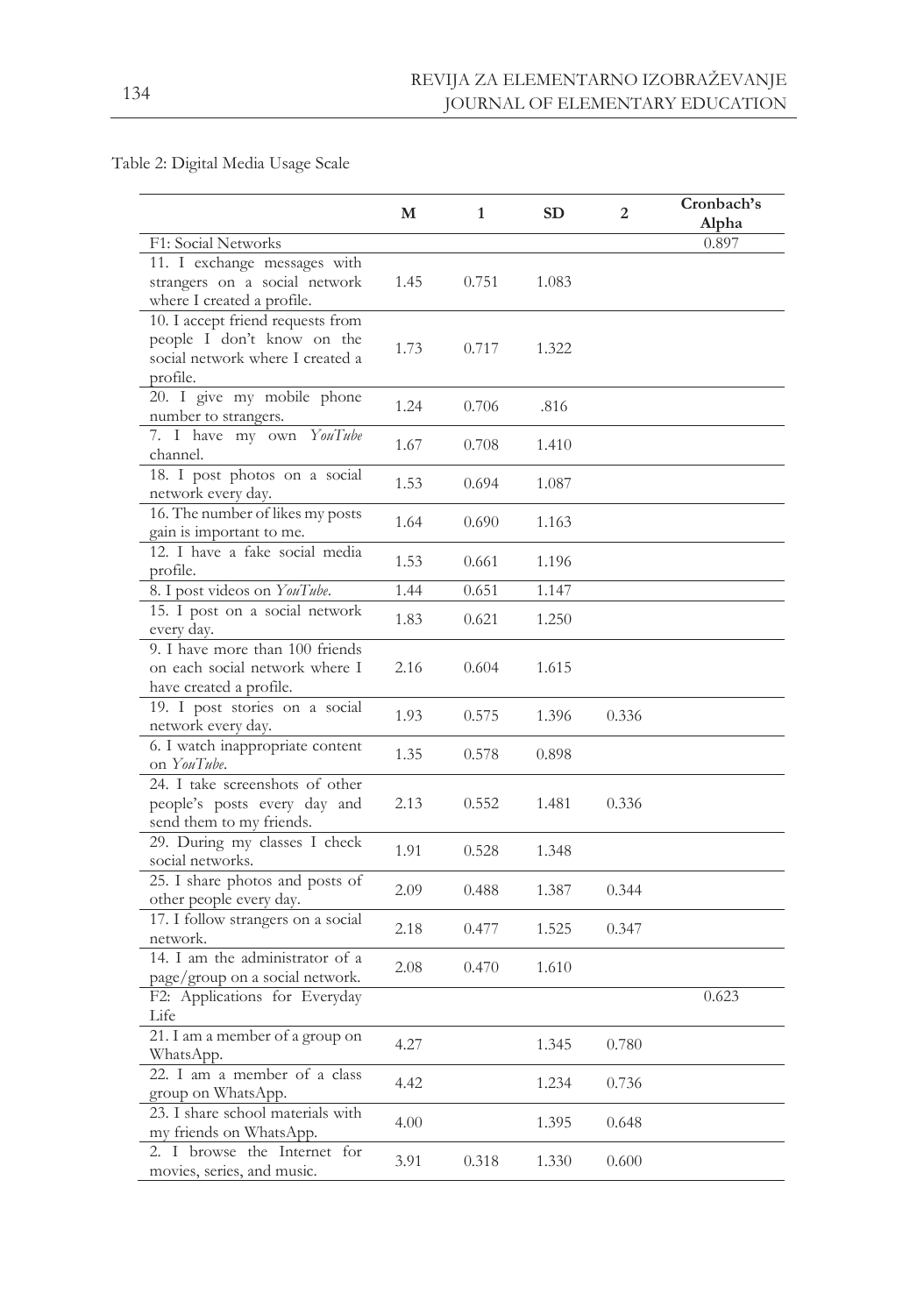| 27. Before going to bed, I check<br>all the social networks.                  | 2.95 |       | 1.658 | 0.557 |
|-------------------------------------------------------------------------------|------|-------|-------|-------|
| 5. I follow famous YouTubers.                                                 | 3.61 | 0.323 | 1.484 | 0.487 |
| 28. In the morning when I wake<br>up, I first check my social<br>networks.    | 2.72 |       | 1.601 | 0.421 |
| 3. I use the Internet to buy and<br>book things (e.g.,<br>cinema<br>tickets). | 2.33 |       | 1.450 | 0.421 |
| 4. I search for locations on the<br>Internet (Google Maps).                   | 2.77 | 0.388 | 1.452 | 0.381 |
| 13. I am a member of a group on<br>a social network.                          | 2.69 |       | 1.791 |       |
| 1. I browse the Internet for<br>books to read.                                | 2.12 |       | 1.213 |       |
| 26. Before going to bed, I turn<br>off my mobile data or wi-fi.               | 2.40 |       | 1.711 |       |

As with the research by Jumbo and Zuko (2019) which showed an increase in the popularity of *YouTube*, this study shows there is a growing trend among students towards following famous YouTubers. It is YouTubers, various funny videos, and music videos that make *YouTube* attractive to students (Ofcom, 2016; Ofcom, 2020). Most students are members of a group and a class group on *WhatsApp* and exchange school material. These data are not surprising because the study was conducted during the period of distance learning where students of one class had the chance to gather in one place and obtain information and teaching material from their homeroom teacher. Regarding activities on social networks, students are not inclined to post on a daily basis, nor do they care about the number of likes their posts gain, but they mostly do share the posts of others and send them to their friends. As shown in research by Kušić (2010) and Ciboci et al. (2020), students do not accept friend requests from people they do not know on social networks or give mobile phone numbers to strangers; nor do they check social networks during classes, or watch inappropriate content and similar, findings that are certainly encouraging. Table 3 shows the results of the Kolmogorov-Smirnov and Shapiro-Wilk tests for normality of distribution. Since for all observed factors, the level of significance does not exceed 0.05, we can conclude that these distributions differ from normal, which indicates the implementation of nonparametric statistical methods.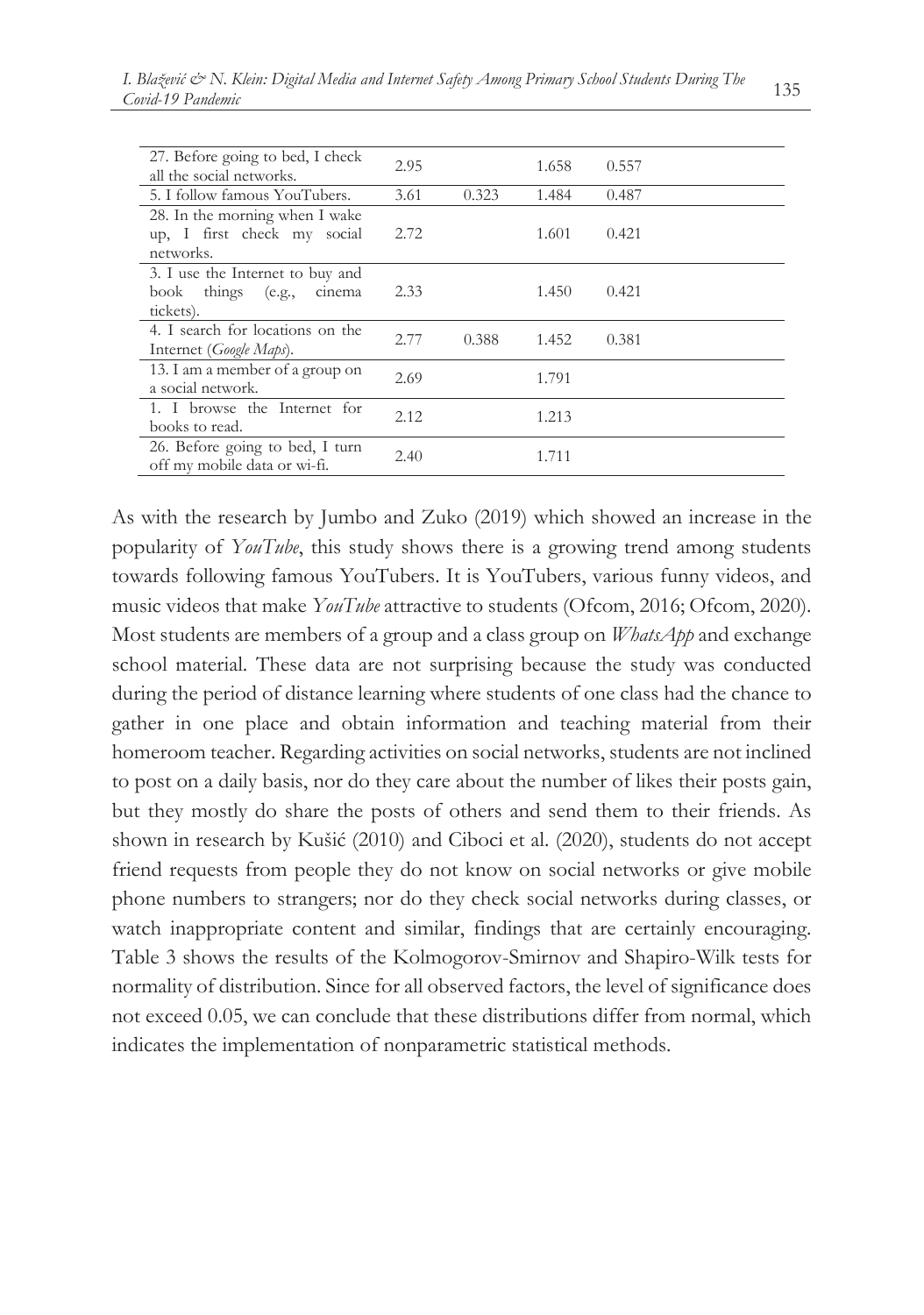|                                | Kolmogorov-Smirnov <sup>a</sup> | Shapiro-Wilk |      |                  |       |
|--------------------------------|---------------------------------|--------------|------|------------------|-------|
|                                | <b>Statistic</b>                |              | Sig. | <b>Statistic</b> | Sig.  |
| Social networks                |                                 | 267          | 000  | ).817            | 0.000 |
| Applications for everyday life | 15                              | 267          | 000  | 0.960            | 0.000 |

Table 3: Testing for normality of distribution

*a. Lilliefors Significance Correction*

Table 4: Mann-Whitney U-test - differences in digital media use by gender

|                  |                      | -Mann-Whitney            |                       |                |
|------------------|----------------------|--------------------------|-----------------------|----------------|
|                  | male<br>median (IQR) | female<br>median $(IQR)$ | total<br>median (IQR) |                |
| Social networks  | 1.47                 | 1.59                     | 1.53                  | $U = 7897,500$ |
|                  | $(1.18 - 2.06)$      | $(1.24 - 2.06)$          | $(1.18 - 2.06)$       | $p=0.747$      |
| Applications for | 3.25                 | 3.42                     | 3.25                  | $U = 6959,500$ |
| everyday life    | $(2.58 - 3.67)$      | $(2.75 - 3.75)$          | $(2.75 - 3.75)$       | $p=0.060$      |

Table 4 shows that there is no statistically significant difference by gender in the use of digital media for F1: Social networks (MW(U) = 7897,500;  $p = 0.747$ ) nor for F2: Applications for everyday life MW(U) = 6959,500;  $p = 0.060$ ). Based on these data, it is possible to accept the H1 hypothesis according to which there is *no statistically significant difference in the ways of using digital media by gender.* Table 5 shows the values of the Kruskal-Wallis H-test for differences in the ways of using digital media by age.

Table 5: Kruskal-Wallis H – differences in digital media use by age

|                                                                                                                   |        | Grade  |                                                                                         |        |        |                                      |  |  |
|-------------------------------------------------------------------------------------------------------------------|--------|--------|-----------------------------------------------------------------------------------------|--------|--------|--------------------------------------|--|--|
|                                                                                                                   | 5      | 6      | 7                                                                                       | 8      | total  |                                      |  |  |
|                                                                                                                   | median | median | median                                                                                  | median | median |                                      |  |  |
|                                                                                                                   | (IQR)  | ( IQR) | (IQR)                                                                                   | ( IQR) | (IQR)  |                                      |  |  |
| Social<br>networks                                                                                                | 1.41   | 1.41   | 1.71<br>$(1.06 - 2.06)$ $(1.18 - 1.82)$ $(1.24 - 2.18)$ $(1.24 - 2.21)$ $(1.18 - 2.06)$ | 1.82   | 1.53   | $KW = 6.203$<br>$df=3$<br>$p=0.102$  |  |  |
| Applications<br>for everyday life $(2.58 - 3.58)$ $(2.67 - 3.67)$ $(3.08 - 4.00)$ $(2.50 - 3.92)$ $(2.75 - 3.75)$ | 3.21   | 3.25   | 3.58                                                                                    | 3.42   | 3.25   | $KW = 13.083$<br>$df=3$<br>$p=0.004$ |  |  |

As with the previous research variable of student gender, there is no statistically significant difference in the ways of using digital media with regard to student age, except for F1: Social Networks (KW(H) = 6.203; df = 3; p = 0.102). On the other hand, the data show statistically significant differences for F2: Applications for Everyday Life (KW(H) = 13.083; df = 3; p = 0.004).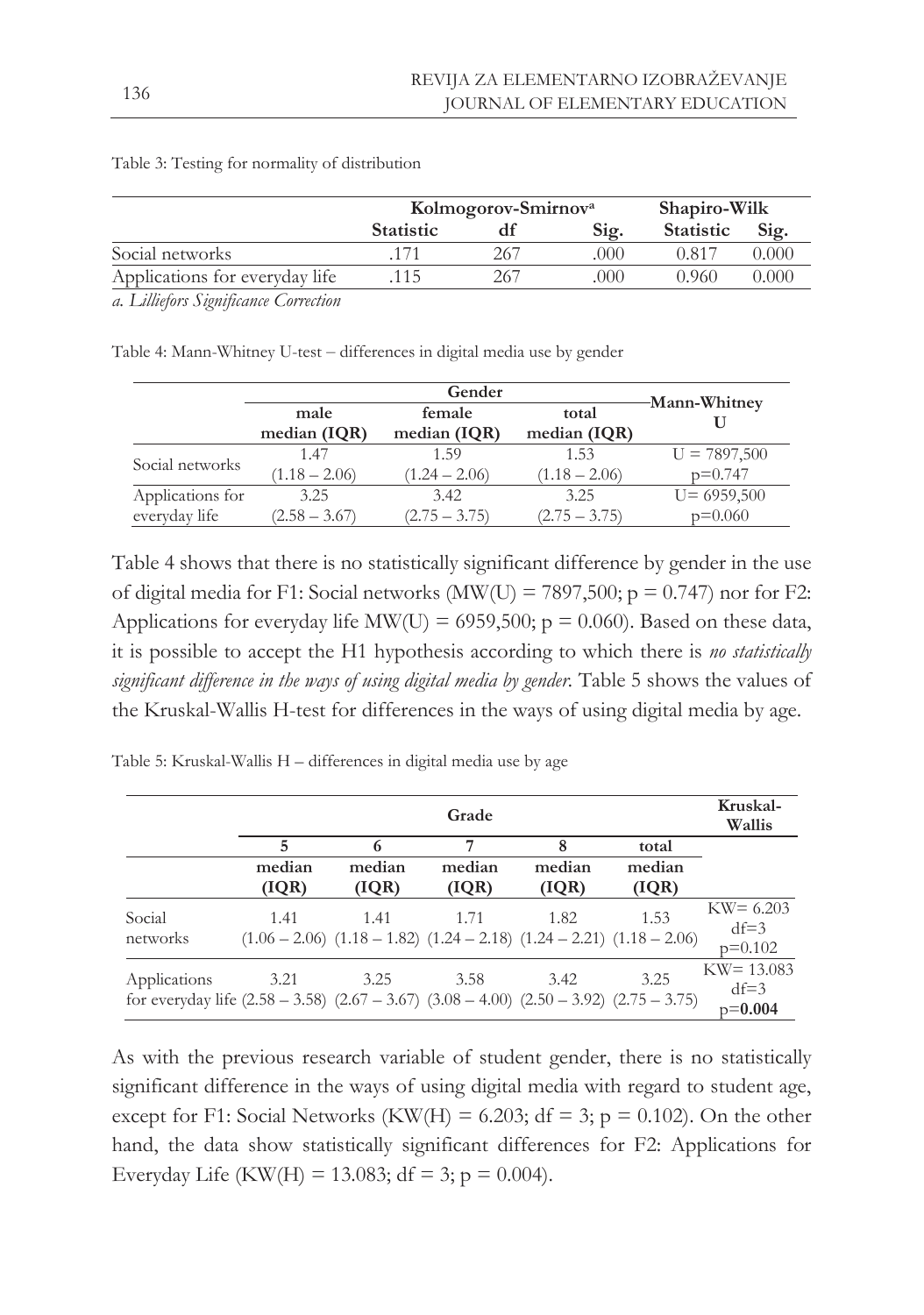Students in Grade 7 ( $M = 3.58$ ; IQR (3.08 – 4.00)) and Grade 8 ( $M = 3.42$ ; IQR  $(2.50 - 3.92)$ ) use digital media for everyday life to a greater extent than do students in Grade 5 ( $M = 3.21$ ; IQR 2.58 – 3.58)) and Grade 6 ( $M = 3.25$ ; IQR (2.67 – 3.67)), i.e., older students are more likely to search for movies, series, or locations and to join *WhatsApp* groups, compared to students in Grades 5 and 6.

Following analysis of the results, we can assume that differences appear in this factor because older students live more independently and thus use applications as an aid in everyday life. Based on the data, it is possible to partially accept hypothesis H2, according to which *there is no statistically significant difference in the ways of using digital media by age.*

Table 6 shows the results on the Internet Safety Scale. The results of the Kaiser-Meyer-Olkin and Bartlett tests proved to be significant for the scale, and the value of the KMO test was 0.841. Two factors were extracted by the principal components method, which after normalized Varimax rotation, explain 52.74% of the variance. Factor analysis formed two factors:  $F1$  – Electronic Violence (Cronbach's Alpha = 0.870) and F2 – Internet Danger Prevention (Cronbach's Alpha = 0.811). The consistency measures shown here indicate good internal consistency of the factors.

|                                                                                                       | М    | <b>SD</b> | 1     | $\overline{2}$ | Cronbach's<br>Alpha |
|-------------------------------------------------------------------------------------------------------|------|-----------|-------|----------------|---------------------|
| F1: Electronic Violence                                                                               |      |           |       |                | 0.870               |
| 8. I have been abused on the Internet.                                                                | 1.38 | 1.021     | 0.816 |                |                     |
| 9. I have been mocked on social<br>networks.                                                          | 1.40 | 0.993     | 0.780 |                |                     |
| 11. My photos have been shared on<br>social media.                                                    | 1.41 | 1.056     | 0.772 |                |                     |
| 15. I have sent inappropriate content<br>to other people on social media.                             | 1.21 | 0.733     | 0.757 |                |                     |
| 10. Untruths have been told about me<br>on social networks.                                           | 1.46 | 1.098     | 0.719 |                |                     |
| 14. I have spread untruths about<br>another person on social media.                                   | 1.22 | 0.775     | 0.713 |                |                     |
| 12. I have received messages with<br>inappropriate<br>content<br>social<br>on<br>networks.            | 1.68 | 1.298     | 0.661 |                |                     |
| 13. I have been a member of a social<br>media group that made fun of another<br>person.               | 1.59 | 1.209     | 0.636 |                |                     |
| F2: Internet Danger Prevention<br>5. I have watched TV programs about<br>the dangers of the Internet. | 3.40 | 1.646     |       | 0.791          | 0.811               |

Table 6: Internet Safety Scale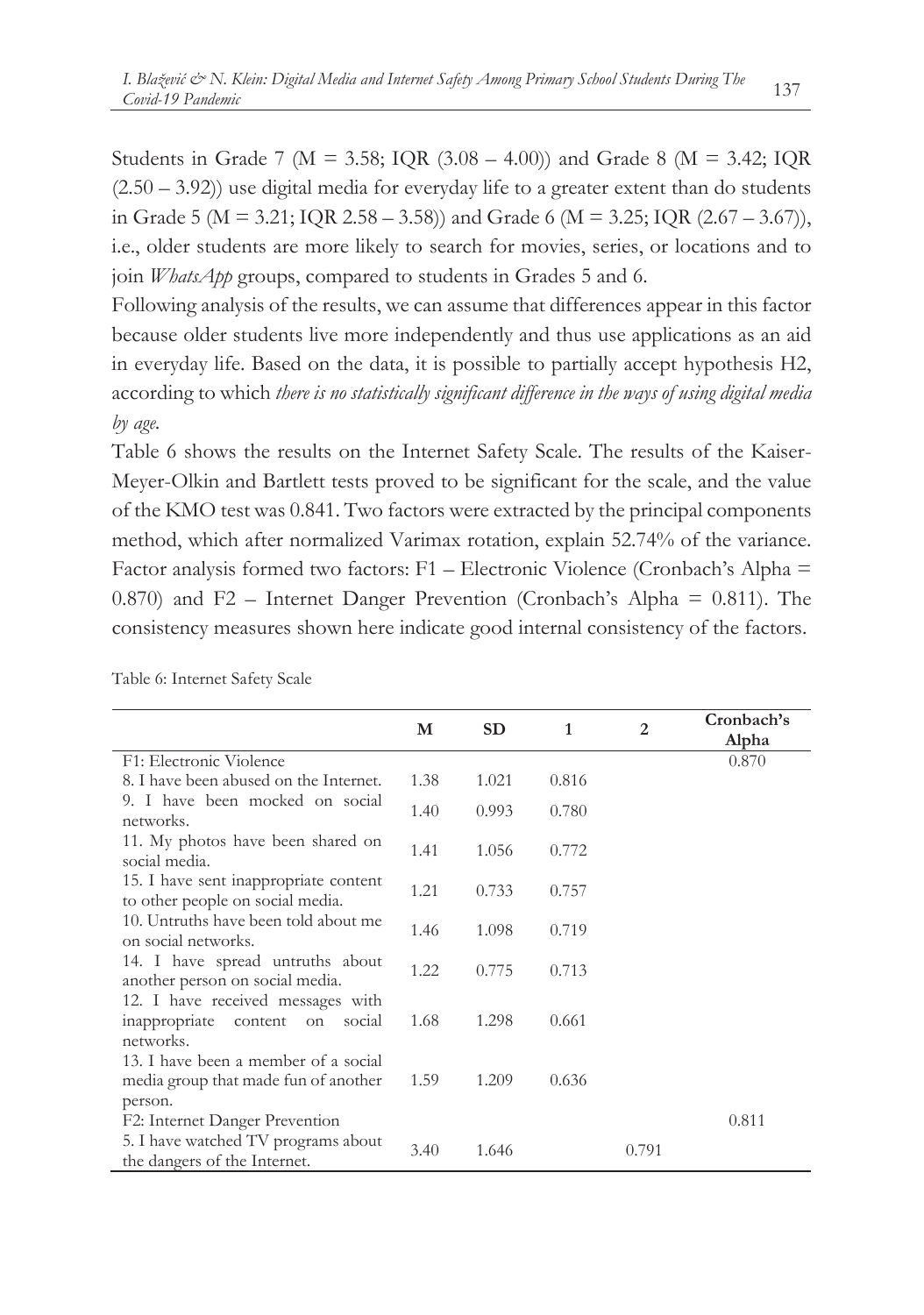| 1. I have talked to my parents about<br>the dangers of the internet.           | 3.42 | 1.565 | 0.751 |
|--------------------------------------------------------------------------------|------|-------|-------|
| 3. At school, I have heard about the<br>dangers of the Internet.               | 4.31 | 1.255 | 0.685 |
| 2. I have talked to friends about the<br>dangers of the Internet.              | 2.92 | 1.499 | 0.662 |
| 4. In class, I participated in a<br>workshop about dangers on the<br>Internet. | 3.67 | 1.624 | 0.648 |
| 7. I am familiar with the term "media<br>literacy".                            | 3.24 | 1.646 | 0.610 |
| 6. I have read about dangers of the<br>Internet in the newspapers.             | 2.38 | 1.632 | 0.611 |

The results show that students have not been abused on the Internet and social networks, nor have they abused others on social networks. The results of this study are not in line with other research, such as the studies by Muratbegović and Vujović (2016) and Ciboci et al. (2020), in which many more students stated that they had been victims of electronic violence, yet it should be stressed that more students participated in these studies. Although these students were not abused online, it is important to note that several students reported being mocked on social media, that untruths had been told about them, and that they had received messages with inappropriate content, which shows that students are not fully aware of everything that electronic violence involves. Within the Internet Safety Scale, Internet danger prevention was also examined, i.e., to what extent students do discuss the about dangers of the Internet. Students had most often heard about the dangers of the Internet at school and in workshops they attended in class, which confirms the importance of the school's role in prevention and in the development of media literacy, a term with which students are mostly familiar. They learn least about the dangers of the Internet from newspapers, which is in line with research showing that students read print media increasingly less often (Ciboci, 2018a). Moreover, parents have a significant role in prevention, and the results showed that students often talked to their parents about the dangers of the Internet.

Table 7 shows the results of the Kolmogorov-Smirnov and Shapiro-Wilk tests for normality of distribution. Since for all observed factors, the level of significance does not exceed 0.05, we can conclude that these distributions differ from normal, which indicates the implementation of nonparametric statistical methods.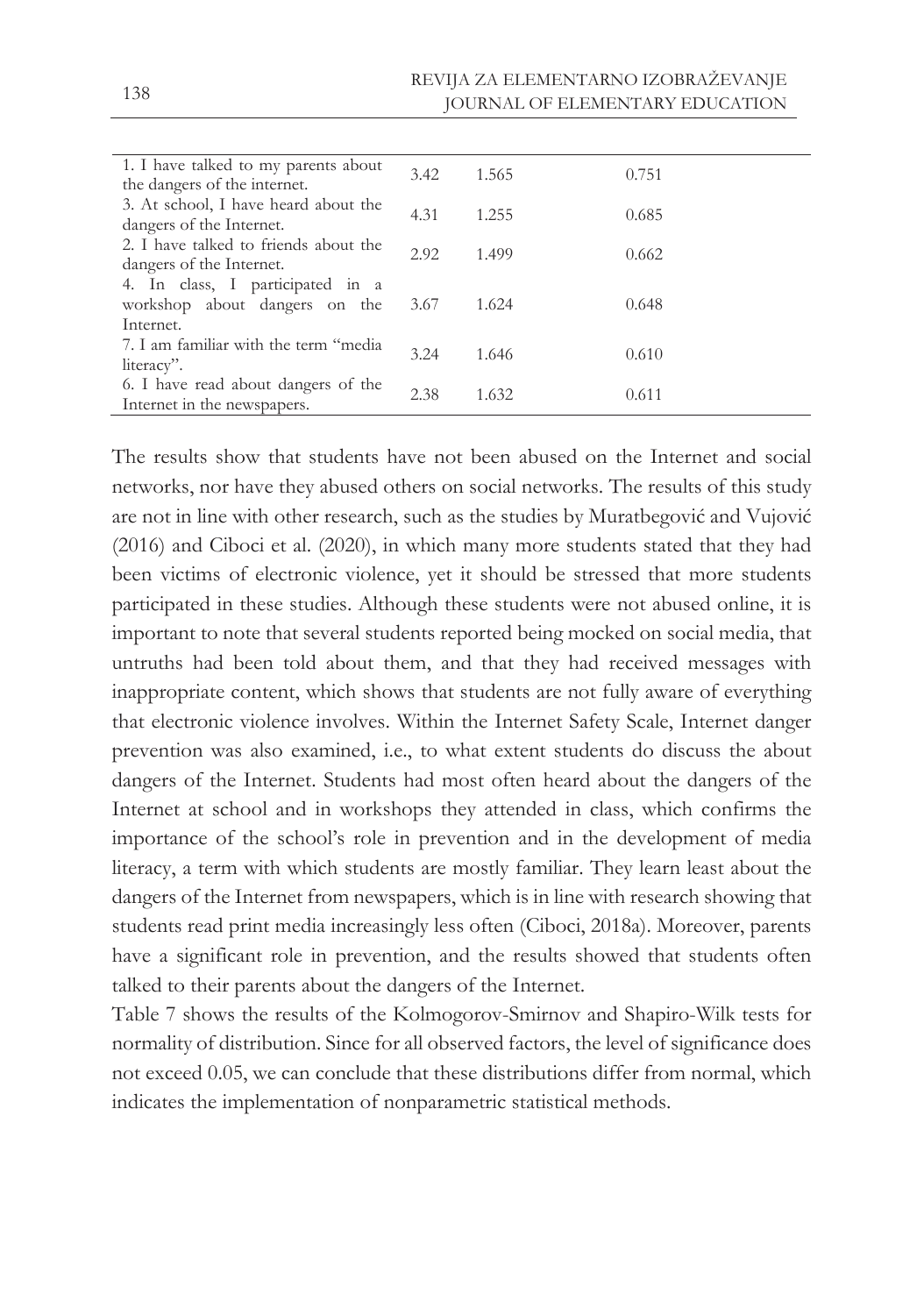|                               | Kolmogorov-Smirnov <sup>a</sup> |     |      | Shapiro-Wilk     |     |          |
|-------------------------------|---------------------------------|-----|------|------------------|-----|----------|
|                               | <b>Statistic</b>                | dt  | Sig. | <b>Statistic</b> |     | Sig.     |
| Electronic violence           | 288                             | 267 | .000 | .616             | 267 | $0.00\,$ |
| Internet danger<br>prevention |                                 | 267 | .001 | .962             | 267 | 0.00     |

Table 7: Testing for normality of distribution

*a. Lilliefors Significance Correction*

Table 8 shows the Mann-Whitney U-test values for differences in the Internet Safety Scale according to the gender of the respondents. Table 8 shows no statistically significant difference in the realization of Internet safety with regard to gender for F1: Electronic Violence (MW(U) = 7892,000;  $p = 0.717$ ) nor for F2: Internet Danger Prevention (MW (U) = 7461,000;  $p = 0.294$ ).

Table 8: Mann-Whitney U-test - Internet Safety Scale by gender

|                     | male<br>median  | female<br>median | total<br>median | Mann-<br>Whitney U |
|---------------------|-----------------|------------------|-----------------|--------------------|
|                     | (IQR)           | (IQR)            | (IQR)           |                    |
| Electronic violence | 1.00            | 1.00             | 1.00            | $U = 7892,000$     |
|                     | $(1.00 - 1.63)$ | $(1.00 - 1.63)$  | $(1.00 - 1.63)$ | $p=0.717$          |
| Internet danger     | 3.29            | 3.43             | 3.43            | $U = 7461,000$     |
| prevention          | $(2.29 - 4.14)$ | $(2.86 - 4.29)$  | $(2.71 - 4.29)$ | $p=0.294$          |

According to the data, it is possible to accept hypothesis (H3) according to which there is *no statistically significant difference in safe Internet practices by gender.* The values of the Kruskal-Wallis H-test for differences in the Internet Safety Scale according to age are shown in Table 9.

Table 9: Kruskal-Wallis H – Internet Safety Scale by age

|                               |                 | Kruskal-<br>Wallis                                                                      |                  |                  |                 |                                     |
|-------------------------------|-----------------|-----------------------------------------------------------------------------------------|------------------|------------------|-----------------|-------------------------------------|
|                               | 5               |                                                                                         |                  | 8                | total           |                                     |
|                               | median<br>(IQR) | median<br>(IQR)                                                                         | median<br>( IQR) | median<br>( IQR) | median<br>(IQR) |                                     |
| Electronic<br>violence        | 1.00            | 1.00<br>$(1.00 - 1.50)$ $(1.00 - 1.50)$ $(1.00 - 1.63)$ $(1.00 - 1.69)$ $(1.00 - 1.63)$ | 1.00             | 1.06             | 1.00            | $KW = 2.294$<br>$df=3$<br>$p=0.514$ |
| Internet danger<br>prevention | 3.43            | 3.57<br>$(3.00 - 4.43)$ $(2.29 - 4.14)$ $(2.57 - 4.43)$ $(2.29 - 3.86)$ $(2.71 - 4.29)$ | 3.57             | 3.21             | 3.43            | $KW = 2.612$<br>$df=3$<br>$p=0.455$ |

As with the previous research variable of student gender, these data show no statistically significant difference by age in the realization of Internet safety for F1: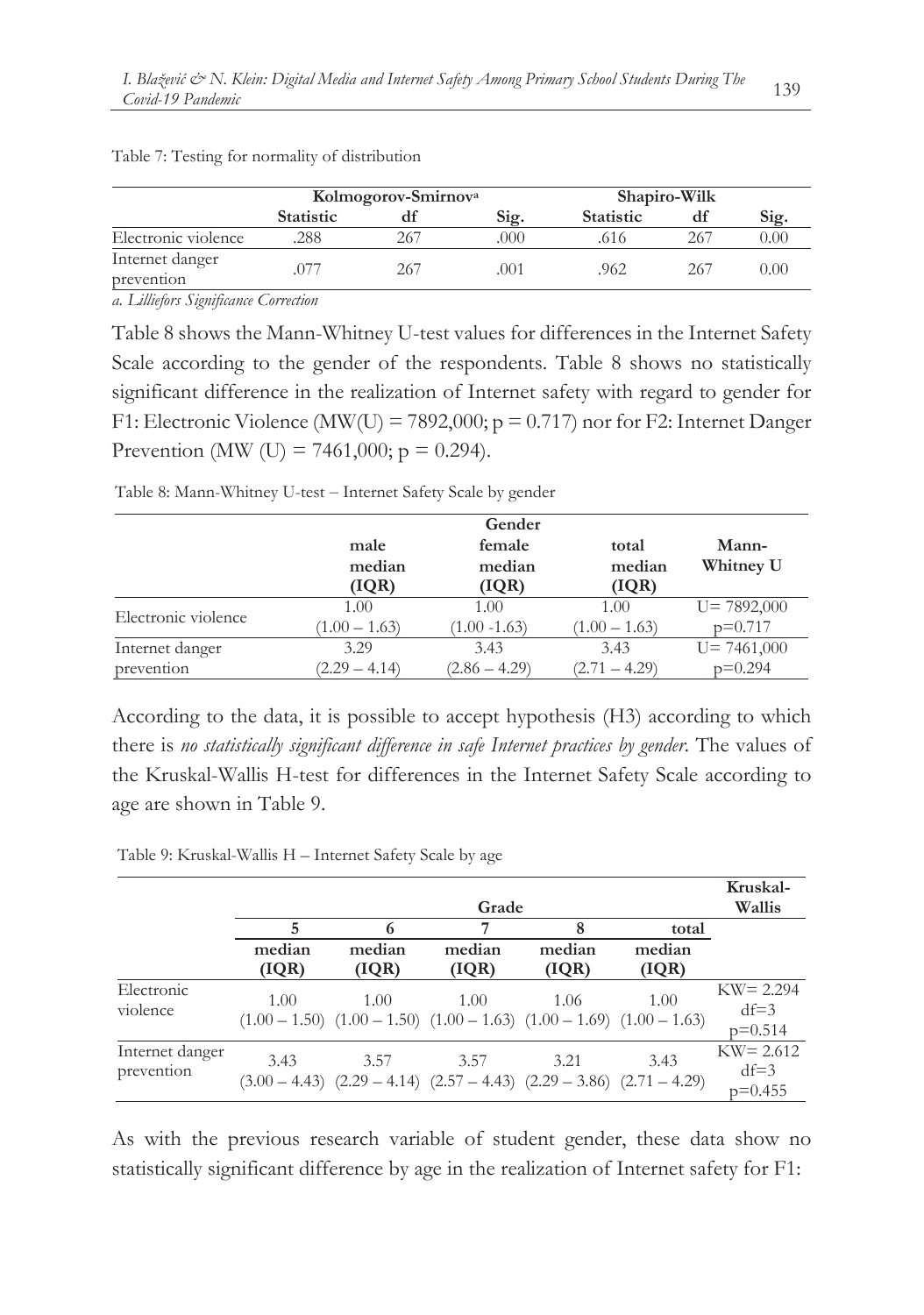Electronic Violence (KW(H)= 2.294; df= 3;  $p= 0.514$ ) nor for F2: Internet Danger Prevention (KW(H)= 2.612; df= 3;  $p=$  0.455). Thus, hypothesis H4 is accepted, according to which *there is no statistically significant difference by age in safe Internet practices.* Based on all the data, we can conclude that students behave in similar ways on the Internet. They talk to parents about the dangers of the Internet, hear about this topic in school during homeroom class, participate in workshops on the dangers of the Internet, and have been introduced to the term "media literacy." Precisely because of this prevention, students are aware of the dangers, protect themselves from electronic violence, and do not take part in electronic violence.

The importance of prevention programs and educating students about safe Internet practices is also shown by the results obtained by correlating the factors obtained (Table 10).

|                                   |   | 1         | 2        | 3        |          |
|-----------------------------------|---|-----------|----------|----------|----------|
|                                   | ť | 1.000     | $.409**$ | $.303**$ | $-184**$ |
| 1. Social networks                |   |           | .000     | .000     | .003     |
|                                   | N | 267       | 267      | 267      | 267      |
|                                   |   | $.409**$  | 1.000    | .094     | $.232**$ |
| 2. Applications for everyday life |   | .000      |          | .126     | .000     |
|                                   | N | 267       | 267      | 267      | 267      |
|                                   |   | $.303**$  | .094     | 1.000    | $-.096$  |
| 3. Electronic violence            |   | .000      | .126     |          | .119     |
|                                   | N | 267       | 267      | 267      | 267      |
|                                   |   | $-.184**$ | $.232**$ | $-.096$  | 1.000    |
| 4. Internet danger prevention     |   | .003      | .000     | .119     | ٠        |
|                                   | N | 267       | 267      | 267      | 267      |

Table 10: Spearman's correlation coefficient of extracted factors

\*\*. Correlation is significant at the 0.01 level (2-tailed).

The results show positive correlations between the factor F1: Social Networks and F2: Applications for Everyday Life and F1: Electronic Violence. According to these data, students who are more active on social networks are more likely to use applications for everyday life but are also more likely to have been exposed to electronic violence or have taken part in it themselves. On the other hand, a negative correlation was obtained between factors F1: Social Networks and F2: Internet Danger Prevention, which shows that students who were less involved in some form of Internet danger prevention are more often present on social networks and do take part in online activities similar to those covered under the specified factor.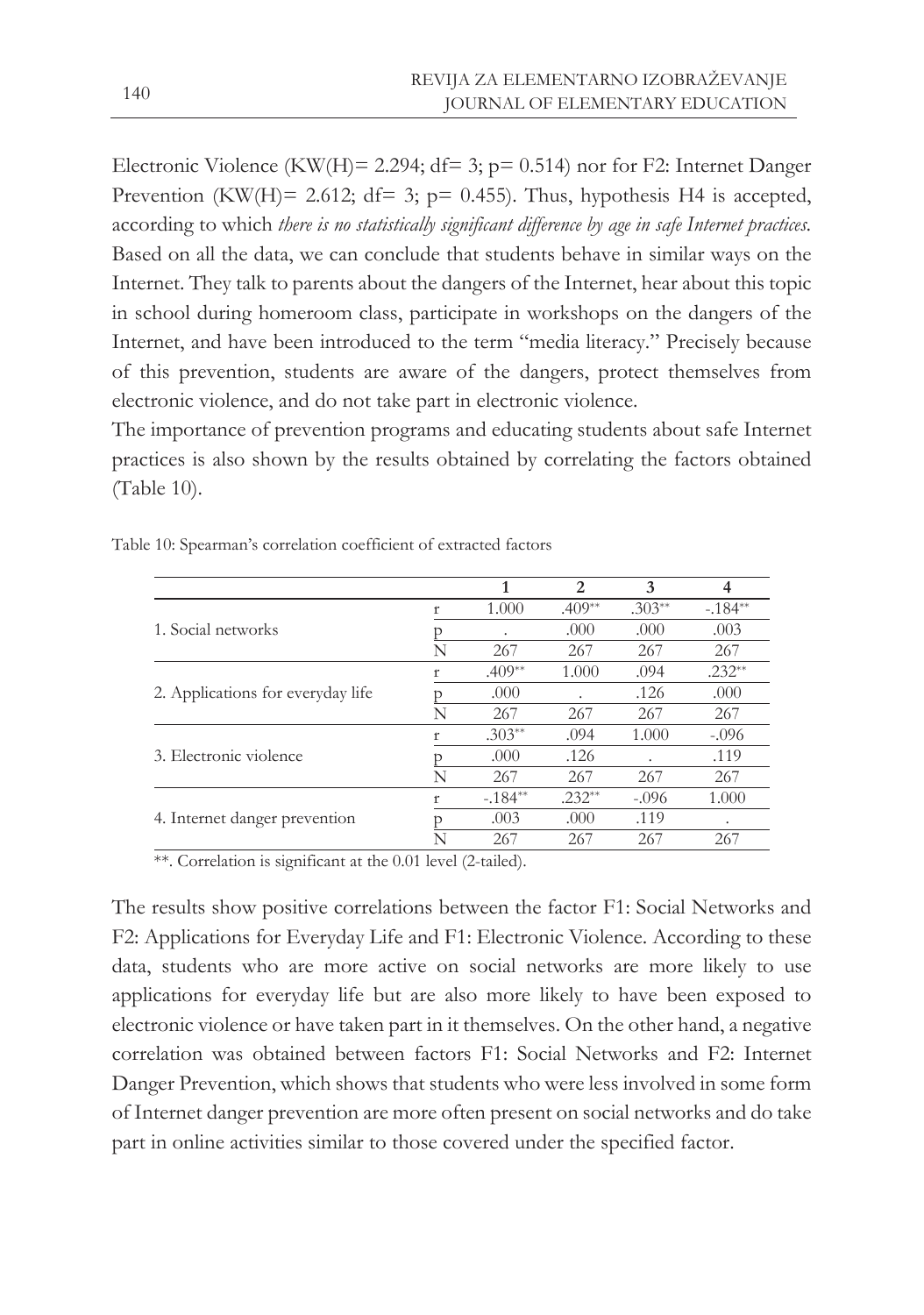These data confirm the importance of prevention in the development of media literacy. This is confirmed by the positive correlation between F2: Applications for Everyday Life and F2: Internet Danger Prevention, which shows that students who participated in workshops related to dangers of the Internet, heard about the topic and discussed it, do apply the positive aspects offered by digital media in everyday life; they search for locations, movies and music, participate in *WhatsApp* groups and exchange school material. This makes them media literate because they do not refrain from using digital media, but instead take advantage of the benefits. On the other hand, they protect themselves from risk, do not accept strangers' friend requests, do not exchange messages with them, do not feel obliged to post something on a daily basis and get likes, which is confirmed by the negative correlation between F2: Internet Danger Prevention and F1: Social Networks. There are many dangers offered by the Internet and social networks with which it is important to acquaint students by offering them participation in various prevention programs and presenting them methods of protection, thus developing their media literacy. In addition to danger prevention, it is important to prevent electronic violence. Accordingly, a negative correlation was obtained between F1: Electronic Violence and F2: Internet Danger Prevention, which shows that students who participated in prevention activities were less exposed to electronic violence and less likely to abuse others online. Based on these data, it is possible to reject hypothesis H5, according to which *there is no correlation between the Digital Media Usage Scale and the Internet Safety Scale.*

### **Conclusions**

Digital media in today's world have become entrenched in the everyday lives of every human being. This is crucial for new generations from the earliest age, especially primary school age. The results of the study showed that primary school students use digital media in similar ways, with some differences according to gender and age. Digital media are used in everyday life through participation in social networks, communication, and exchange of materials with friends and the class, searching for movies, series, and music, but also using applications for everyday life such as finding locations, booking tickets etc. The differences that have emerged in this part of the research are that older students use applications for everyday life more often than younger students.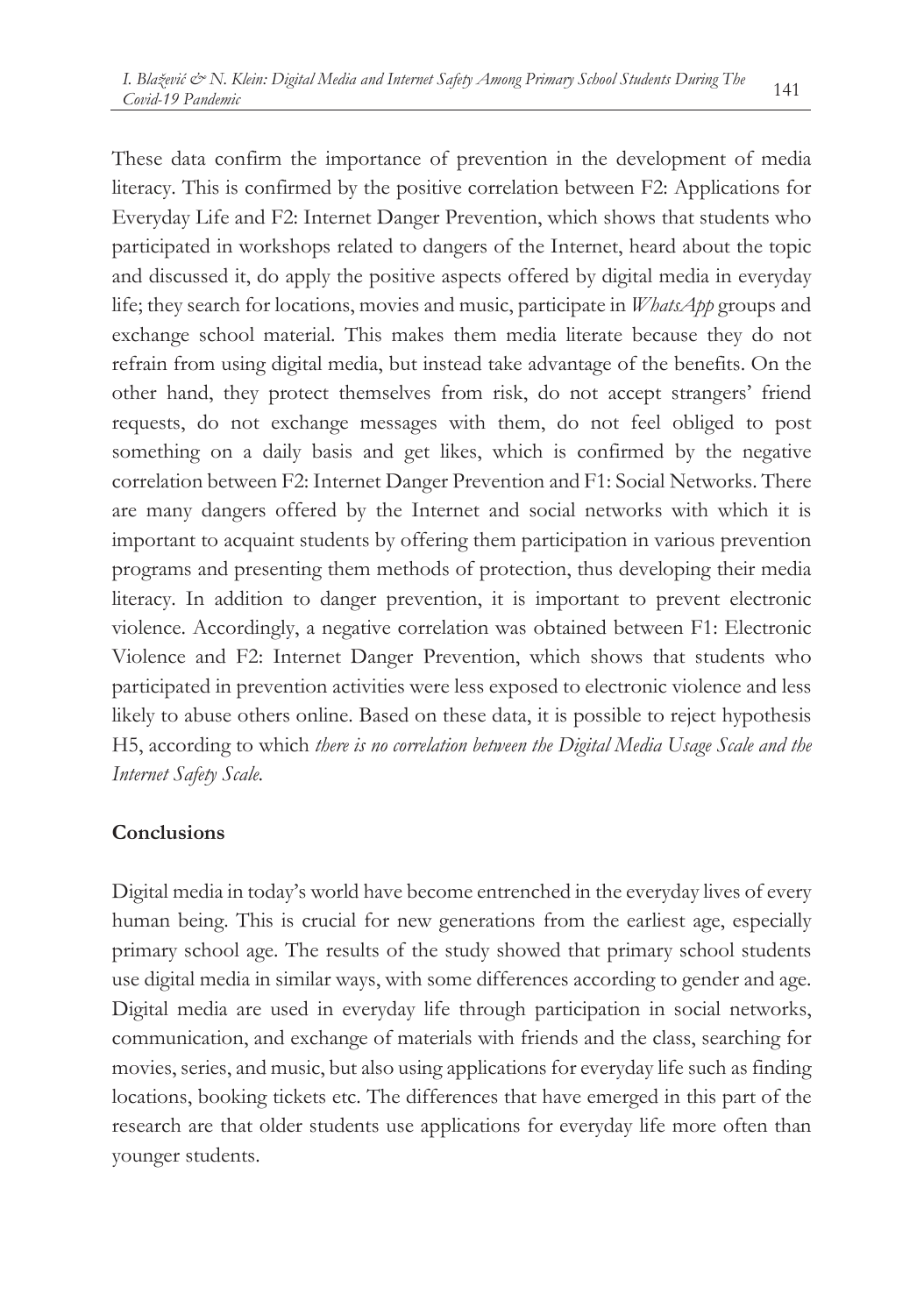It is important to point out the results indicating that these students have not developed an addiction to digital media, since they do not post daily, do not worry about the number of likes, do not "make friends" with strangers on social networks, do not watch inappropriate content etc. It is precisely this avoidance of risks and dangers along with the use of the benefits of digital media that make students media literate because the goal of media literacy is to be critical of media while taking advantage of the positive aspects. Various forms of prevention of Internet dangers, such as prevention programs, play a role in the development of media literacy. Prevention activities have proven to be crucial in this study when looking at students' safe Internet practices. Thus, the results showed that students who discussed the dangers of the Internet and participated in workshops related to this topic proved to be more media literate because they exploited the positive aspects of the Internet and social networks, while remaining less exposed to risks and electronic violence. These data confirmed the importance of timely prevention and of the development of media literacy at school age. Although students spend most of the day using the Internet and social networks, which means they do not avoid them, the students harness the benefits, which is the goal of media literacy.

When interpreting the results of this research, it is necessary to consider the context of the COVID-19 pandemic and distance learning, because of which students were more exposed to digital media. To follow everything they needed related to teaching content, the students had to participate in a class group or exchange school materials, both of which activities may have further influenced the results. The data obtained from this research can certainly be used by all those involved in the development of media literacy, and especially by designers of prevention programs. Finally, further research could focus on studying the characteristics of media literacy prevention programs and the ways schools are working towards developing media literacy.

#### **References**

- Batarelo Kokić, I. (2020). Učim od doma: školovanje u vrijem pandemije COVID-19 bolesti. In Strugar, V., Kolak, A. and Markić, I. (eds.), *Školovanje od kuće i nastava na daljinu u vrijeme HR-COVID-19.* (pp. 7-26). Zagreb – Bjelovar: HAZU, HPD and ELEMENT.
- Bratina, T. (2012a). Multimedijska učna gradiva in izbira strategij reševanja problemov pedagoškega raziskovanja. Doktorska disertacija. Maribor: Univerza v Mariboru, Pedagoška fakulteta.
- Brumen, M., Krušič, H., and Zupančič, T. (2017). Uporaba informacijsko-komunikacijske tehnologije pri poučevanju in učenju angleščine v otroštvu. *Revija za elementarno izobraževanje*, *10*(4), 427– 443.
- Bulić, M. and Blažević, I. (2020). The impact of online learning on student motivation in science and biology classes. *Revija za elementarno izobraževanje*, *13*(1), 73–87.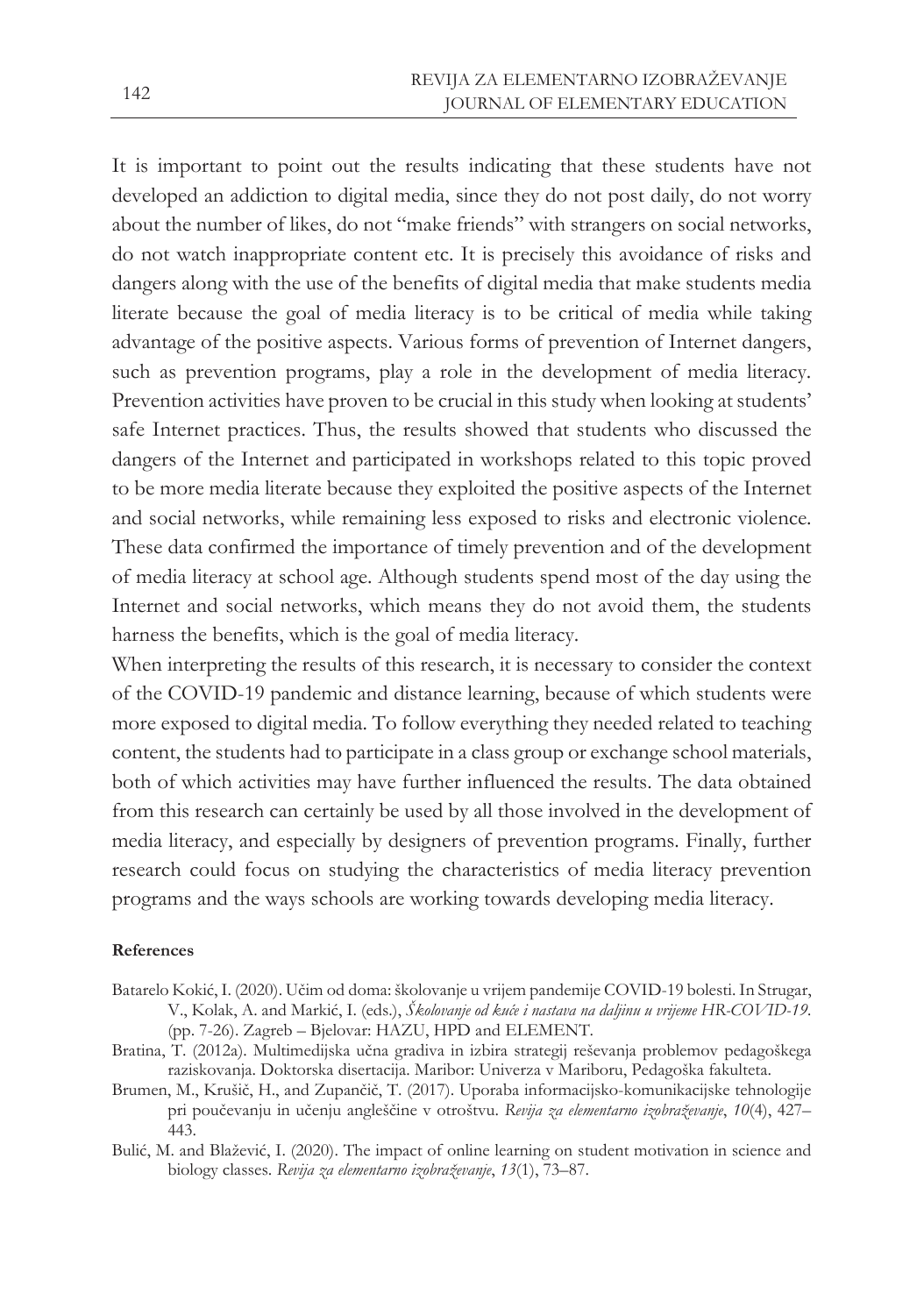Ciboci, L. (2018). Medijska pismenost učenika osmih razreda u Zagrebu. *Medijske studije*, *9*(17), 23–46.

- Ciboci, L., Kanižaj, I., Labaš, D. and Osmančević, L. (2018). *Obitelj i izazovi novih medija: Priručnik s radnim listićima za roditelje, nastavnike i stručne suradnike*. Zagreb: Društvo za komunikacijsku i medijsku kulturu. Retrieved from http://www.djecamedija.org/wp-content/uploads/2018/0– 4/prirucnik-obitelj-i-izazovi165x240mm-v3-web.pdf
- Ciboci, L., Ćosić Pregrad, I., Kanižaj, I., Potočnik, D. and Vinković, D. (2020). *Nacionalno istraživanje o sigurnosti djece na internetu - HR Kids Online*. Zagreb: Društvo za komunikacijsku i medijsku kulturu. Pridobljeno s http://hrkids.online/prez/EUKidsOnlineHRfinal.pdf
- Diklić, J., Nakić, M. and Šošić, D. (2019). Edukativna uloga društvenih mreža u medijskom odgoju djeteta. *Communication Management Review*, *4*(1), 178–195.
- Džambo, I. and Zuko, K. (2019). Učestalost korištenja interneta u osnovnoškolskoj i srednjoškolskoj dobi. *Educa: časopis za obrazovanje, nauku i kulturu*, *XII* (12), 27-34.
- Dropulić, A., and Batarelo Kokić, I. (2021). The perception of parental mediation of digital technology use and its relation to mobile phone use experiences among elementary school students. In Gómez Chova, L., López Martínez, A., Candel Torres, I. (eds.). *EDULEARN21 Proceedings,* (pp. 11426-11432). Palma: IATED. https://doi.org10.21125/edulearn.2021.2380
- Grbavac, J. and Grbavac, V. (2014). Pojava društvenih mreža kao globalnog komunikacijskog fenomena*. Media, culture and public relations*, *5*(2), 206–219.
- Ilišin, V., Marinović Bobinac, A. and Radin, F. (2001). *Djeca i mediji: uloga medija u svakodnevnom životu djece*. Zagreb: Državni zavod za zaštitu obitelji, materinstva i mladeži.
- Internet World Stats (2020). Pridobljeno s https://www.internetworldstats.com/stats.htm
- Jurčić, D. (2017). Teorijske postavke o medijima definicije, funkcije i utjecaj. *Mostariensia*, *21*(1), 127– 136.
- Kunić, I., Vučković Matić, M. and Sindik, J. (2017). Korištenje društvenih mreža kod učenika osnovne škole. The use of social networks among elementary school population. *Sestrinski glasnik*, *22*(2), 152–158.
- Kušić, S. (2010). Online društvene mreže i društveno umrežavanje kod učenika osnovne škole: navike Facebook generacije. *Život i škola*, *LVI*(24), 103–125.
- Kuterovac Jagodić, G., Štulhofer, A. and Lebedina Manzoni, M. (2016). *Preporuke za zaštitu djece i sigurno korištenje elektroničkih medija*. Zagreb: Agencija za elektroničke medije. Retrieved from https://ww-w.medijskapismenost.hr/wp-content/uploads/2016/09/medijska-pismenostpreporuke-dokument.pdf
- Labaš, D. and Marinčić, P. (2018). Mediji kao sredstvo zabave u očima djece. *MediAnali*, *12*(15), 1–32.
- Matijević, M. and Topolovčan, T. (2017). *Multimedijska didaktika*. Zagreb: Školska knjiga.
- AEM (2020). Medijska pismenost. Zagreb: Agencija za elektroničke medije; UNICEF Hrvatska. Retrieved from https://www.medijskapismenost.hr/pojmovnik/
- Muratbegović, E. and Vujović, S. (2016). *Ponašanje i navike djece na internetu: stavovi djece, roditelja i nastavnika informatike*. Sarajevo: Save the Children in North West Balkans. Retrieved from https://nwb.savethechildren.net/sites/nwb.savethechildren.net/files/library/Izvjestaj-ponasanje-djece-nainternetu.pdf
- Ofcom (2016). *Children and Parents: media use and attitudes report*. Pridobljeno s https://www.ofcom.org.uk/\_\_data/assets/pdf\_file/0034/93976/Children-Parents-Media-Use-Attitudes-Report-2016.pdf
- Ofcom (2020). *Children and Parents: Media use and attitudes report 2019*. Retrieved from https://www. ofcom.org.uk/\_\_data/assets/pdf\_file/0023/190616/children-media-use-attitudes-2019 report.pdf
- Programi (2020). Retrieved from http://www.programi.uredzadroge.hr/
- Thoman, E. and Jolls, T. (2005). Media Literacy Education: Lessons from the Center for Media Literacy. *Yearbook of the National Society for the Study of Education, 104* (1), 180-205.
- Tomljenović, R. (2018). *Regulatory Authorities for Electronic Media and Media Literacy - Comparative analysis of the best European practices*. Strasbourg: Council of Europe. Retrieved from https://rm.coe.int/regulatory-authorities-for-electronic-media/1680903a2a